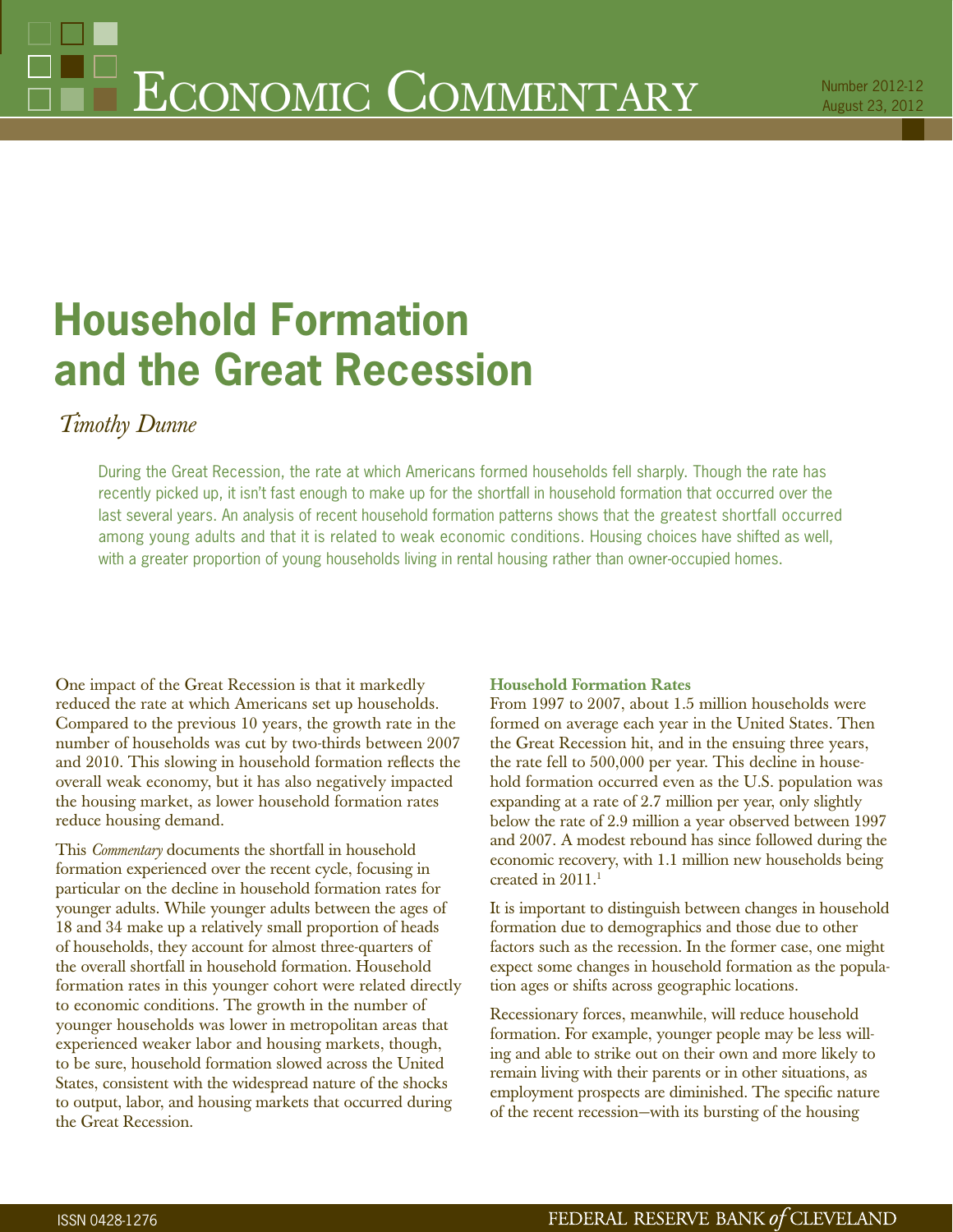bubble—added another complication by tightening lending standards, which reduced access to mortgage credit for a range of borrowers. This may have increased the incentive of individuals to delay household formation in order to save for a down payment, build credit histories, or repair tarnished credit scores. Moreover, the recession forced some existing households to dissolve and combine with other households.

In order to estimate the shortfall in household formation, a basic model of household formation is estimated that controls for demographic and location variables including age, gender, race, ethnicity, foreign-born status, and the state of residence. The model is estimated on pre-recession data and then used to predict the number of households from 2008 to 2011, based on the distribution of demographic and individual characteristics that are present in each year's data and the size of the population.

This approach allows us to construct an estimate of the number of households based on the patterns of household formation observed prior to recession, adjusting for the overall changes in population for specific demographic groups.

One additional adjustment needs to be included to account for changes in the overall population that might have occurred absent the deep recession. In particular, the Census Bureau reports that net immigration slowed during the recession, compared to prior years. Our approach adjusts upward the observed growth in the foreign-born population to compensate for the slowing of immigration during the recession. (This issue is analyzed in detail by George Masnick, Daniel McCue, and Eric Belsky in their recent study, "Updated 2010–2020 Household and New Home Demand Projections.")

Two data sets from the Bureau of the Census are used to estimate the shortfall in household formation—the Current Population Survey (CPS) and the American Community Survey (ACS). The March CPS is used to construct the Census Bureau's annual estimate of the number of U.S. households, seen in figure 1. (The data in figure 1 differ slightly from the data reported in the Census Bureau's HH-1 table, as the data in the table are smoothed over time.)

The CPS has a long history, which allows analysts to look at household formation over many decades and to construct interyear estimates of changes in the number of households. The ACS is a more recent survey of households, which is carried out annually. Its advantage is that its sample size is much larger, which allows for more precise analysis within demographic groups and enables researchers to look across a wide range of geographical units (that is, states, metropolitan areas, and cities). Its disadvantage is that it is currently only available through 2010.

Using the CPS data, the analysis shows that the gap between the actual number of households and the estimated number of households from the model grew steadily from 2007 through 2010. By 2011, the end of the analysis period, the gap stood at 2.6 million households, with almost the entire shortfall in place by 2010 (table 1). The data from the ACS indicate a similar-sized gap opening over the period.

An alternative way to think about the shortfall in household formation is to look at changes in what economists call the headship rate. The headship rate is the probability that a person is the head of a household. In our data, the shortfall in household formation is due largely to the fact that the likelihood of being the head of a household in the

#### **Figure 1. Number of Households Formed**

#### **Table 1. Number of Households and Estimated Shortfalls**

|      | Households,<br>millions (CPS) | Shortfall,<br>millions (CPS) | Shortfall,<br>millions (ACS) |
|------|-------------------------------|------------------------------|------------------------------|
| 2007 | 115.9                         |                              |                              |
| 2008 | 116.7                         | 0.6                          | 1.1                          |
| 2009 | 117.1                         | 1.7                          | 1.9                          |
| 2010 | 117.4                         | 2.5                          | 2.6                          |
| 2011 | 118.6                         | 2.6                          | n/a                          |

Source: Census Bureau, Current Population Survey, American Community Survey: Integrated Public Use Microdata Series (18 years and older); author's calculations.



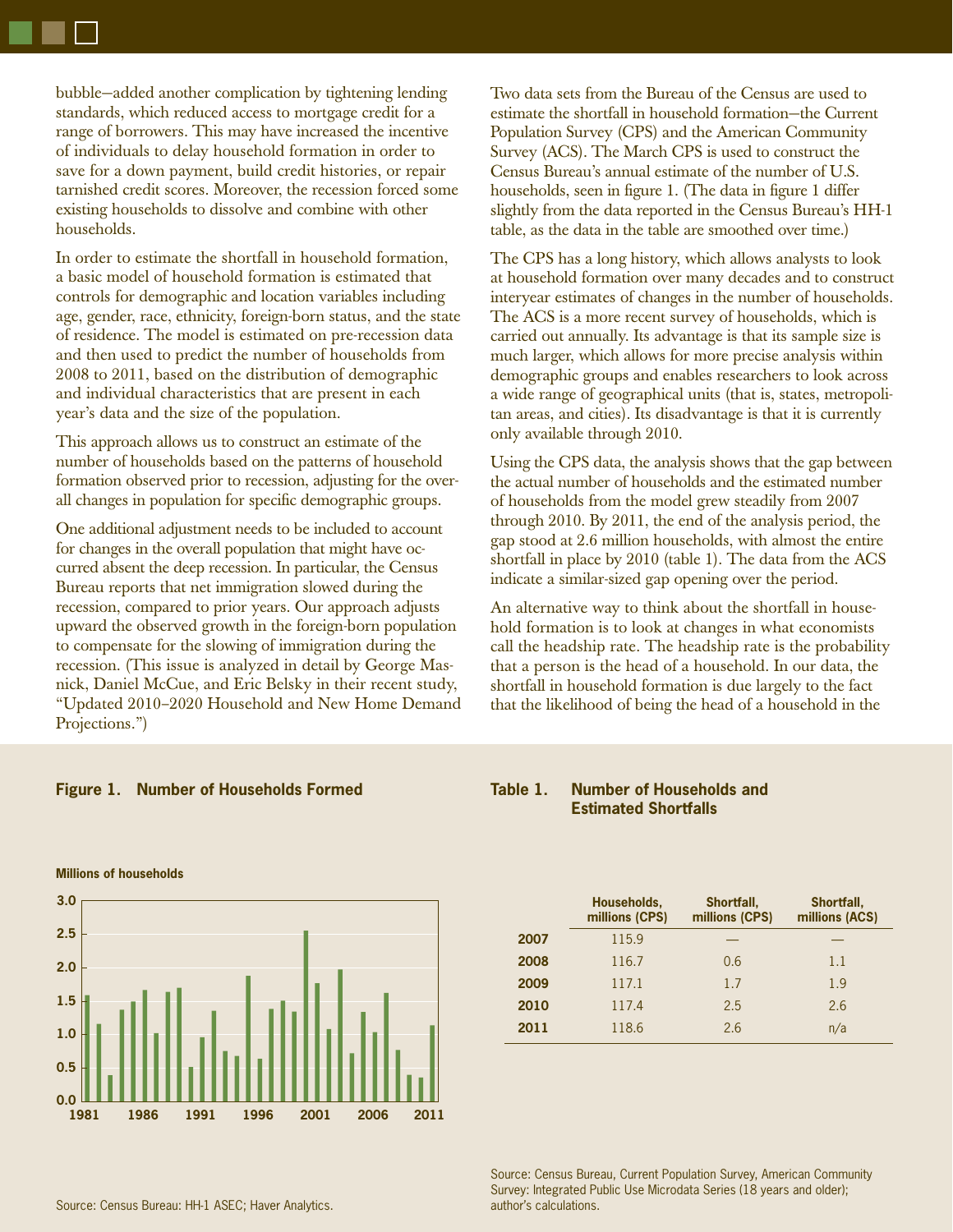United States fell over the period in question from 52.0 percent to 51.3 percent (table 2), a decline of 1.3 percent.

However, this decline in the headship rate is not uniform across demographic groups. Not surprisingly, the most affected demographic group is younger individuals, where the headship rate fell from 37.9 percent to 35.8 percent, representing a 5.5 percent decline. This group made up only 22.3 percent of all households in 2007, but it accounts for almost three-quarters of the overall shortfall in household formation over the period. That is, one would have expected 1.9 million more households to have been headed by individuals aged 18 to 34 than we actually saw created by 2011 (table 3).

The corollary of this point is that a greater share of younger adults (aged 18–34) now lives in a household headed by their parents. This proportion moved up from 28.2 percent in 2007 to  $31.0$  percent in  $2011$ , reflecting an additional 2.0 million adult children living at home. Of those younger adults who are living with their parents and who are in the labor force (either employed or unemployed), 18.2 percent were unemployed in March 2011, compared to 10.3 percent for individuals that live in other arrangements. Some of the difference in unemployment rates is due to the fact that adult children living at home are younger, but even after controlling for age there remains a large difference in the unemployment rate between the two groups. This higher rate of unemployment for younger adults living with their parents, compared to individuals that live in other arrangements, existed prior to the recession as well. The difference, of course, is that the unemployment rate is much higher in 2011 than it was in 2006 or 2007.

The overall decline in household formation rates is consistent with the weak state of the aggregate economy in 2008 and 2009. The continuation of lagging household formation in 2010 even as the economy improved modestly reflects the fact that forming new households takes time. To be sure, the CPS data do show a reasonable rebound in the growth of the number of households between 2010 and 2011, but the estimates suggest that this rebound closes none of the existing gap that opened up during the prior three years.

Not only has the likelihood of forming a household declined during this period, but the individual's choice of housing has shifted as well, especially for younger adults. Prior to the recession about one-third of individuals aged 18-34 headed households, and of these individuals, 40 percent headed households that lived in owner-occupied housing (American Community Survey). By 2010, this ownership rate declined to 35.5 percent. The recent shift into rental housing units continued into 2011 and early 2012, and the Census Bureau's Housing Vacancy and Home Ownership Report (2012) indicates little sign of any abatement in declining homeownership rates for younger households (figure 2). Clearly, reduced access to mortgage credit, the weak economy, and uncertainty about the path of the housing market have decreased the likelihood that young heads of household will live in owner-occupied housing today.

#### **Regional Variation**

One question that arises naturally is whether areas of the country hit harder by the recession had lower household formation rates, especially for younger households, than areas that experienced milder shocks. This issue can be

#### **Table 2. Headship Rates: Adults 18 Years and Older**

|      | All age groups,<br>percent | Adults aged 18 to 34,<br>percent |
|------|----------------------------|----------------------------------|
| 2007 | 52.0                       | 37.9                             |
| 2008 | 51.9                       | 37.4                             |
| 2009 | 51.6                       | 36.9                             |
| 2010 | 51.2                       | 35.9                             |
| 2011 | 51.3                       | 35.8                             |
|      |                            |                                  |

**Table 3. Shortfall by Age Group, 2011**

| Age<br>group | <b>Number of</b><br>households, millions | Shortfall,<br>millions |
|--------------|------------------------------------------|------------------------|
| $18 - 24$    | 6.0                                      | 1.0                    |
| $25 - 34$    | 19.6                                     | 0.9                    |
| $35 - 44$    | 21.3                                     | 0.1                    |
| $45 - 54$    | 24.5                                     | $-0.1$                 |
| $55 - 64$    | 21.8                                     | 0.2                    |
| $65+$        | 25.4                                     | 0.5                    |
| <b>Total</b> | 118.6                                    | 2.6                    |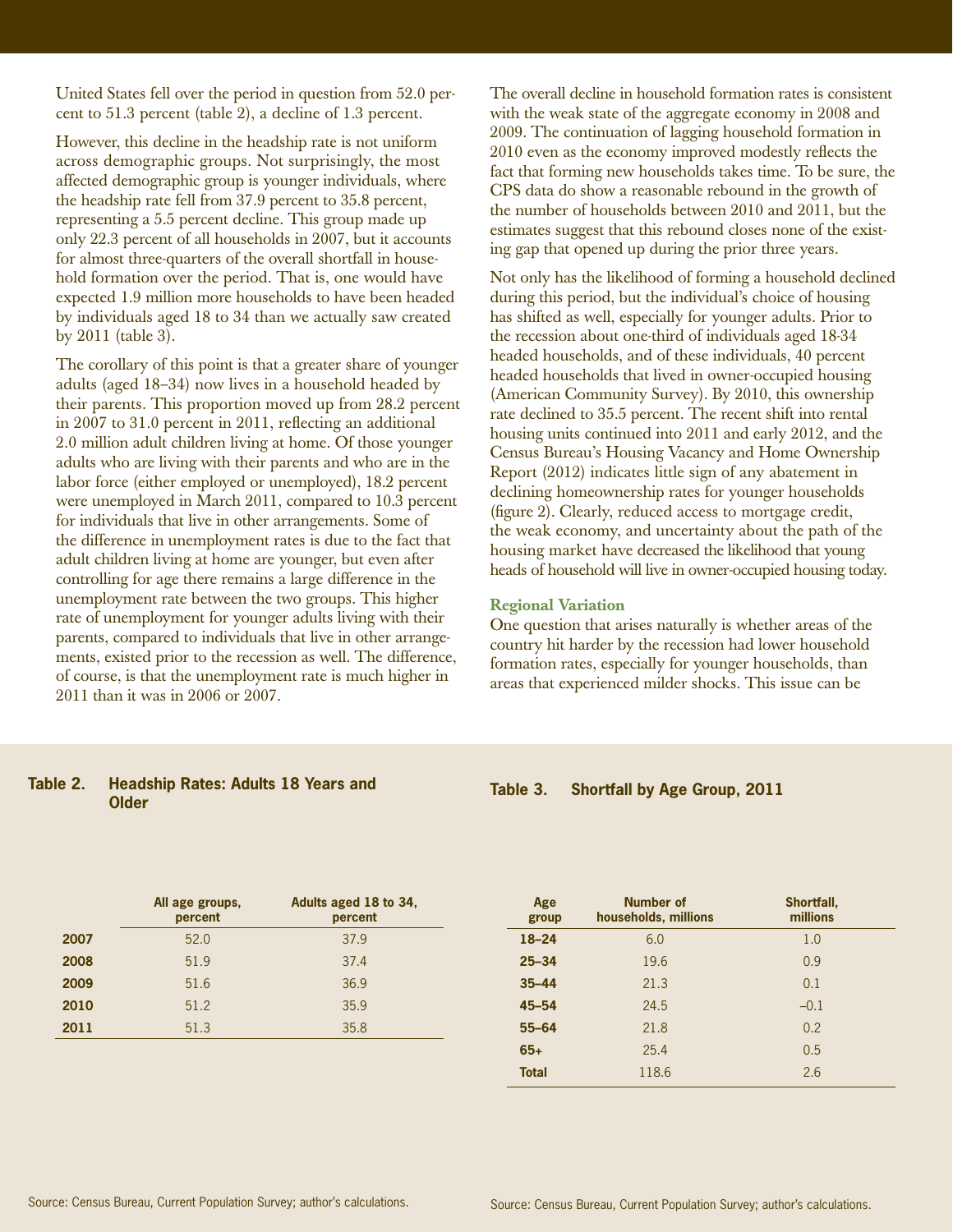examined by correlating changes in household formation with changes in labor and housing market conditions in local areas.

For this analysis, local labor market conditions are measured using the growth in the employment-to-population ratio from 2007 to 2010 for individuals aged 18-34 in a given metropolitan area. The employment-to-population ratio is used, as opposed to the unemployment rate, because the ratio reflects all individuals in the age group, not just those in the labor force. The construction of the standard unemployment rate excludes those individuals who have left the labor force. To measure housing market conditions, the growth in home prices is constructed for each metropolitan area over the same time horizon.

The results show that changes in the employment-topopulation ratio and the growth in house prices are positively correlated with household formation in the younger cohort. Weaker labor markets experienced lower household formation rates, as did housing markets with larger price declines (figure 3 and figure 4). The correlation is somewhat stronger between household formation and the labor market than household formation and house prices. The same pattern holds true for our shortfall measure—the difference between the predicted household formation rate and the actual household formation rate. Weaker labor and housing markets had larger shortfalls.

While household formation is correlated with local economic conditions, the analysis also suggests that other factors are the main drivers of lower household formation rates. In particular, the relatively modest correlations reflect the fact that the shock to the economy was aggregate

#### **Figure 2. Homeownership Rate of Adults Younger Than 35**



in nature, lowering household formation rates across the country. This point is evident in the widespread nature of the projected shortfall in formation, which is present in 45 out of the 50 states.

The states and metropolitan areas of the Fourth District also experienced a shortfall in household formation from 2007 to 2010. In 2010, the estimated gap between the actual number of households and the model's predictions stood at 1.6 percent. This resulted in a projected shortfall of roughly 200,000 households in the Fourth District states of Kentucky, Ohio, Pennsylvania, and West Virginia. This estimated shortfall was less than the rate observed in the rest of the nation (2.1 percent) over the same period.

Young cohorts also accounted for a disproportionate share of the shortfall seen in household formation in Fourth District states, making up three-quarters of the gap in household formation. One difference between the Fourth District states and the rest of the nation is that estimates from the 2011 Current Population Survey show that household formation rates in District states rebounded last year and closed much of the estimated gap that had opened during the recession. This is not true for the United States as a whole, as shown in table 1.

#### **Conclusion**

The shortfall in household formation observed over the 2007–2010 period is an outgrowth of the weak economy and does not reflect fundamental changes in underlying demographics. It is not unreasonable to expect that the rate will rebound further as individuals who delayed forming households during the recession and initial recovery set out on their own. The speed of the rebound will depend on the path of the aggregate economy, especially improvements in labor markets.

While such increases in household formation will certainly aid the housing market, it is an open question how increased formation will affect the relative demands for rental or single-family owner-occupied housing. The sharp decline in home ownership rates for the younger cohort shows little sign of recovering, suggesting that when young adults start forming more households, it may have a stronger impact on the demand for rental properties than owner-occupied housing over the near term.

#### **Footnote**

1. The Census Bureau estimates the number of households in the United States from a number of different sources including the Current Population Survey (CPS), the Housing Vacancy Survey, the American Community Survey (ACS), and the Decennial Census. The specific estimates do not always agree on the level or the rate of household formation. This research employs the CPS and the ACS.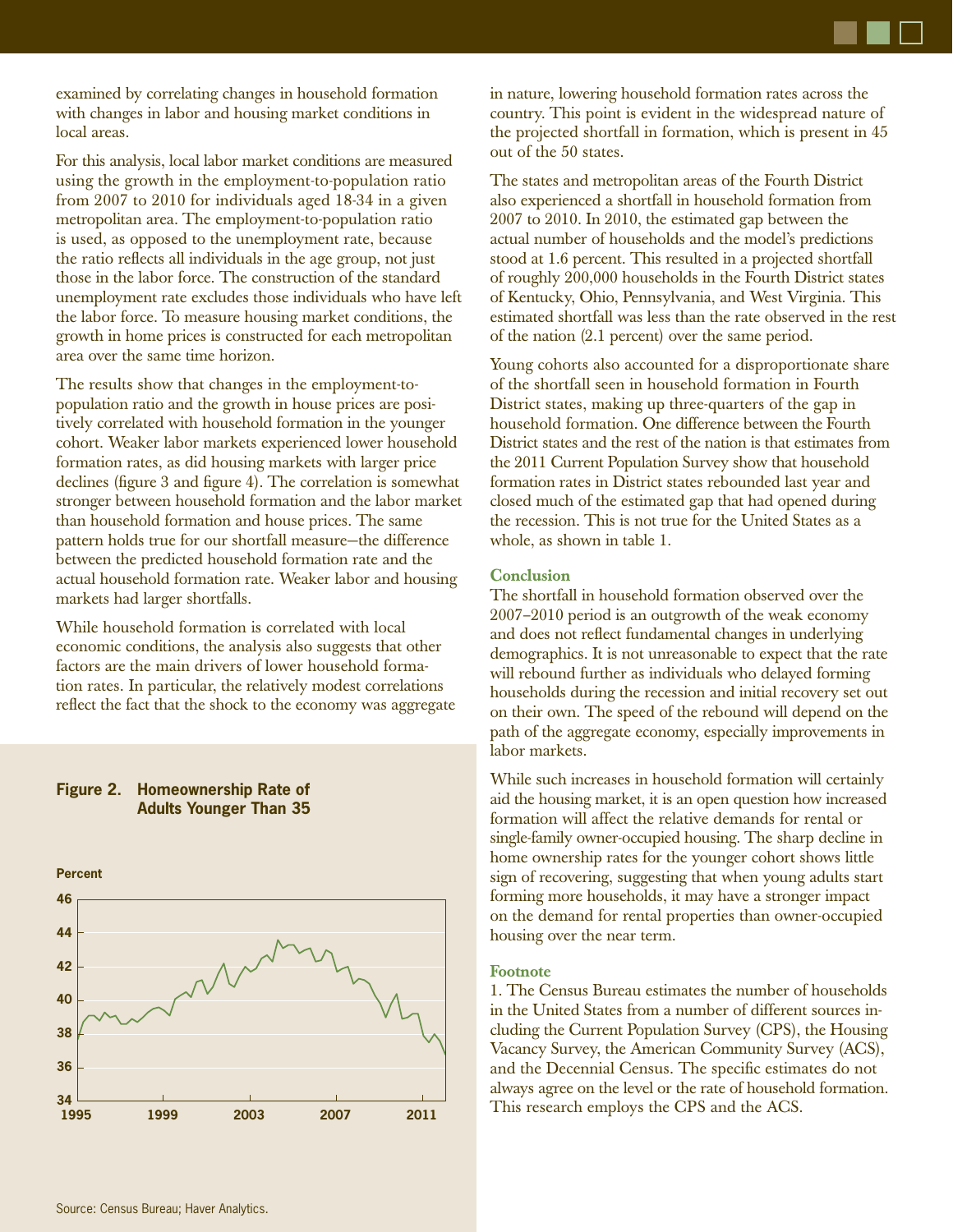

#### **References** "Updated 2010–2020 Household and New Home Demand Projections," George Masnick, Daniel McCue, and Eric

Belsky. Joint Center for Housing Studies, September 2010.

Integrated Public Use Microdata Series: Version 5.0 [Machine-readable database], Steven Ruggles, J. Trent Alexander, Katie Genadek, Ronald Goeken, Matthew B. Schroeder, and Matthew Sobek, 2010. Minneapolis, Minn.: Minnesota Population Center [producer and distributor].

#### **Figure 3. Household Formation and Labor Market Conditions by Metropolitan Area, 2007–2010**



**Percent change in number of households, ages 18–34**

**Percent change in employment−to−population ratio, ages 18–34**

Note: The line represents the regression line, and each data point a metropolitan area. Source: Census Bureau, American Community Survey: Integrated Public Use Microdata Series: (IPUMS).

### **Figure 4. Household Formation and Housing Market Conditions by Metropolitan Area, 2007–2010**



Note: The line represents the regression line, and each data point a metropolitan area. Source: Census Bureau, American Community Survey: Integrated Public Use Microdata Series: (IPUMS).